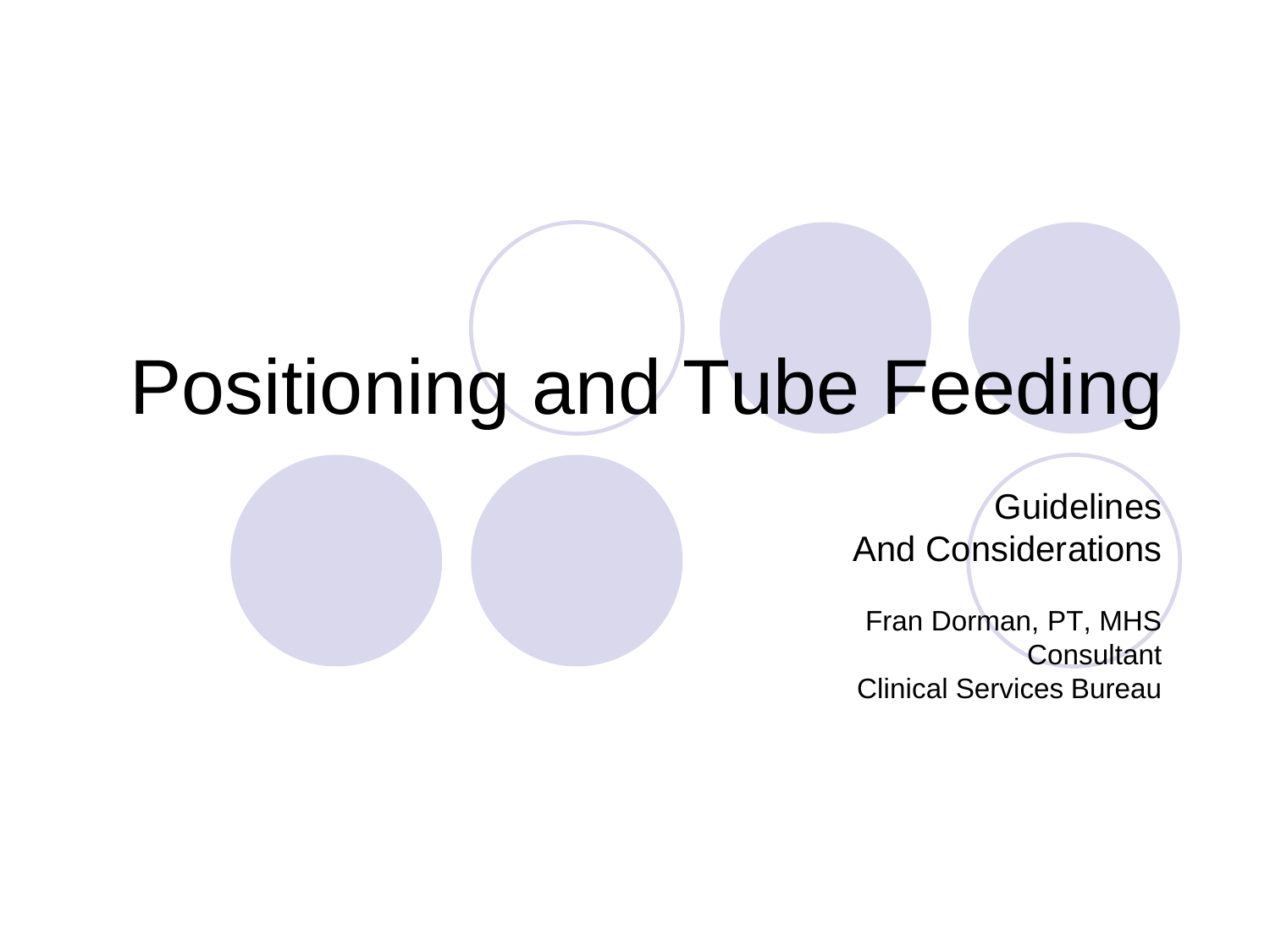## Reflux with Tube Feeding

 Combination of gravitational back flow and impaired gastroesophageal sphincter function

- Greatest with NG tube
- 30% of tracheostomies
- 12.5% of neurological patients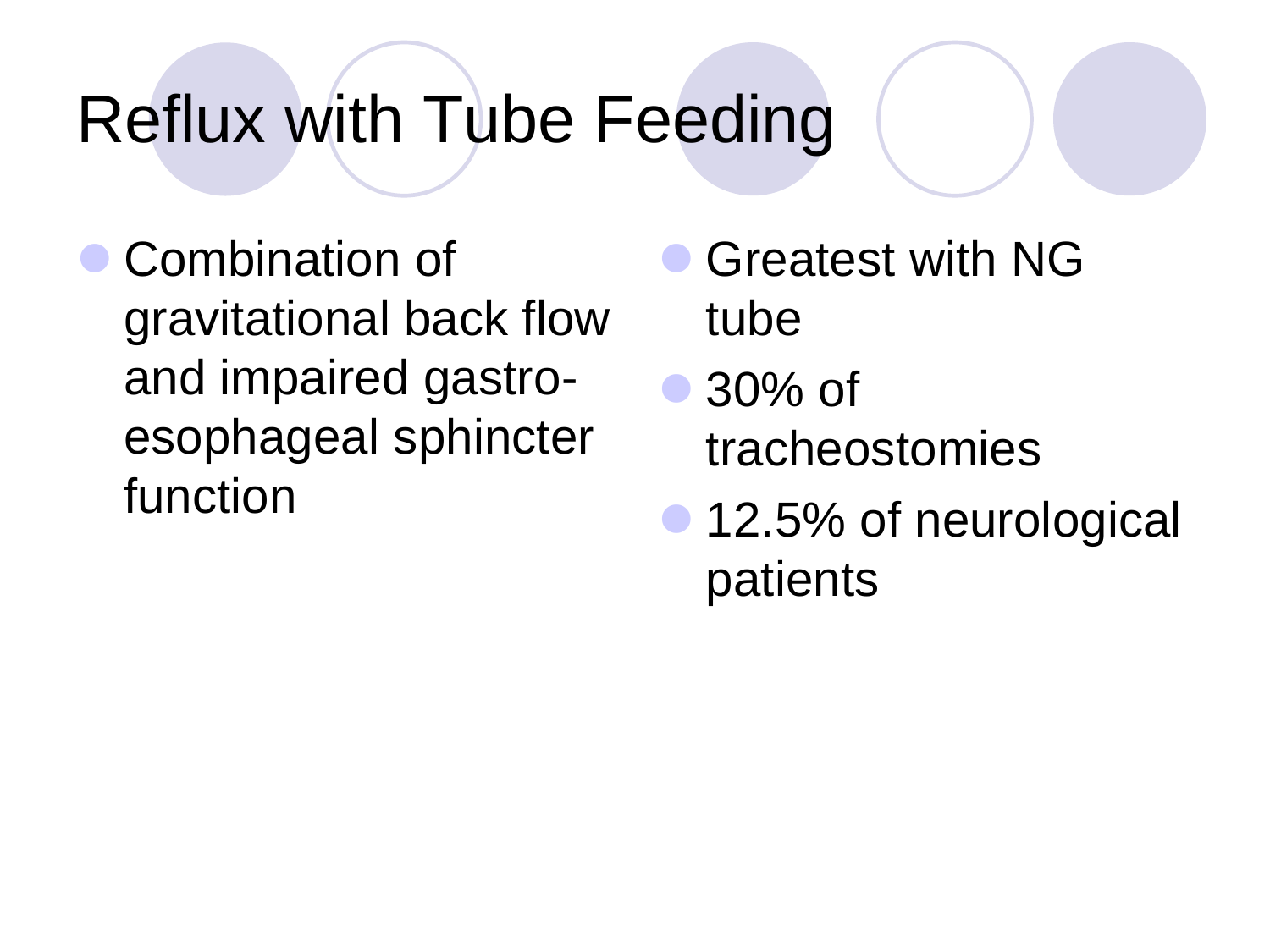# Aspiration



### **• Secretions colonized with bacteria**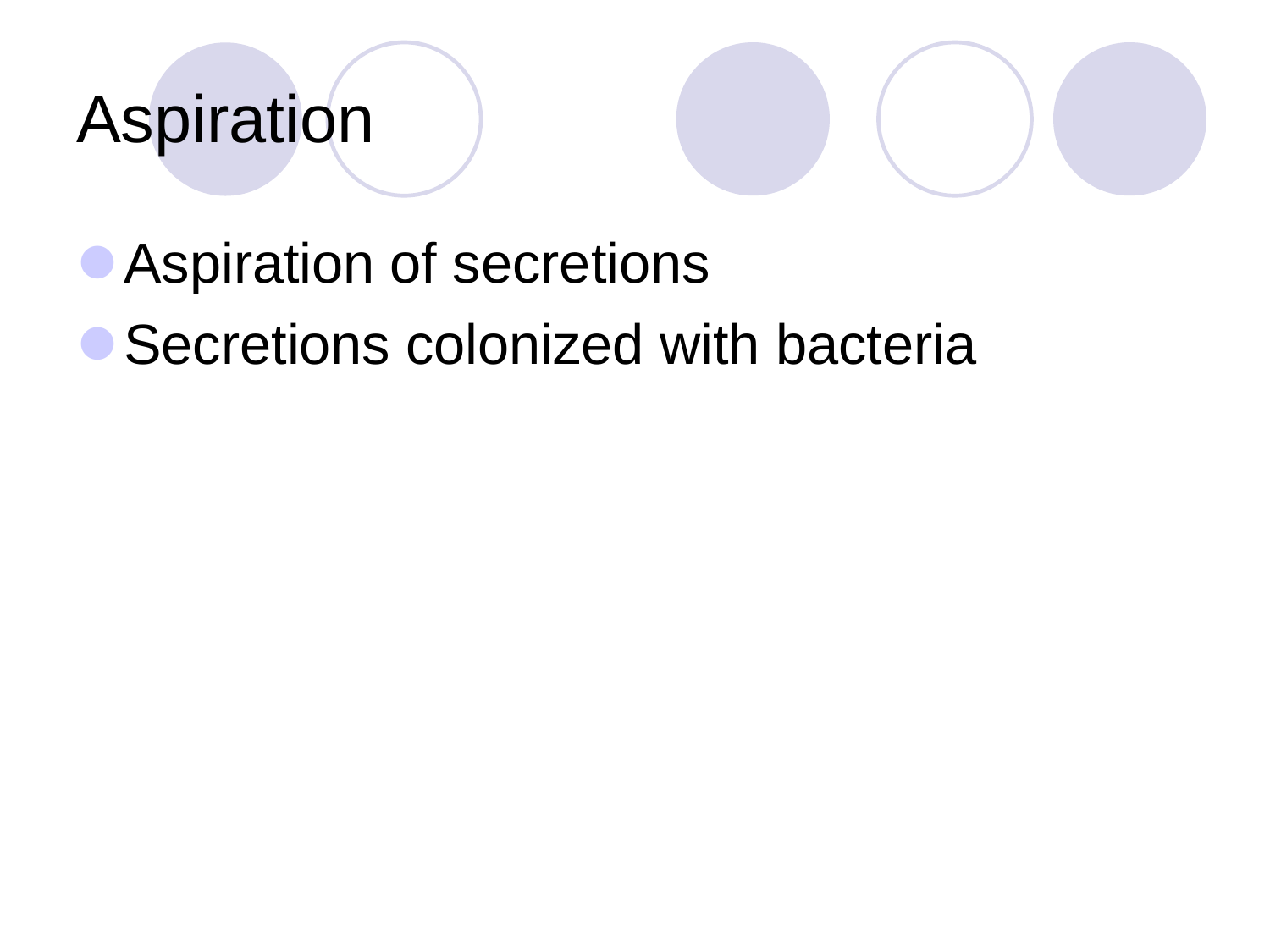# Studies form ICU

- **Patient vent dependent and fed via tube**
- Decreased risk of aspiration when head of the bed was elevated at least 30°

Bowman et al. (2005)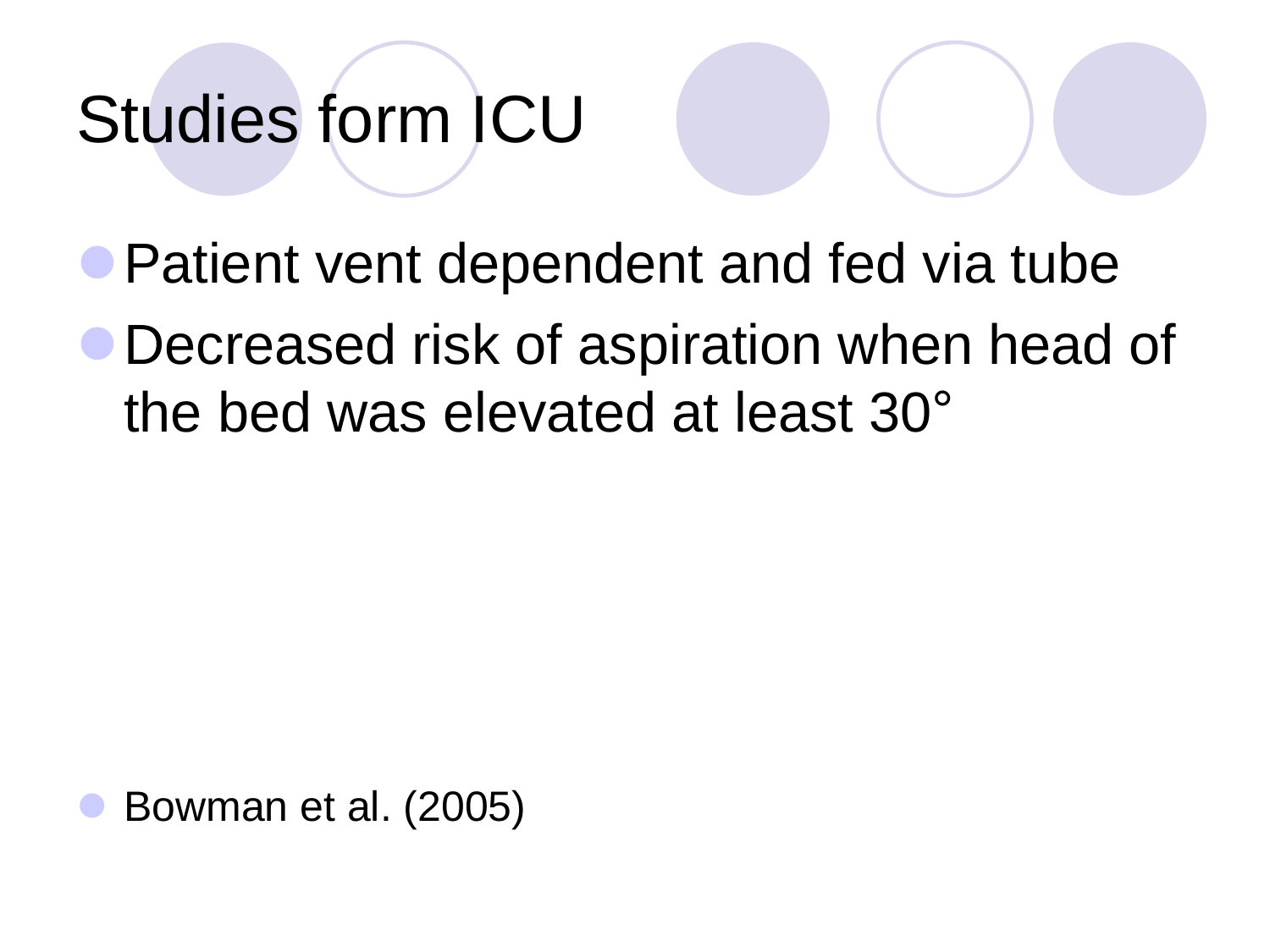### Nursing Research (Jan/Feb 2010)

### Recommendation for Practice **CHead of bed elevated 30° to 45°** During and for 30 to 60 minutes after feeding

 Kenny and Goodman Care of the Patient with Enteral Tube Feeding: An Evidence-Based Practice Protocol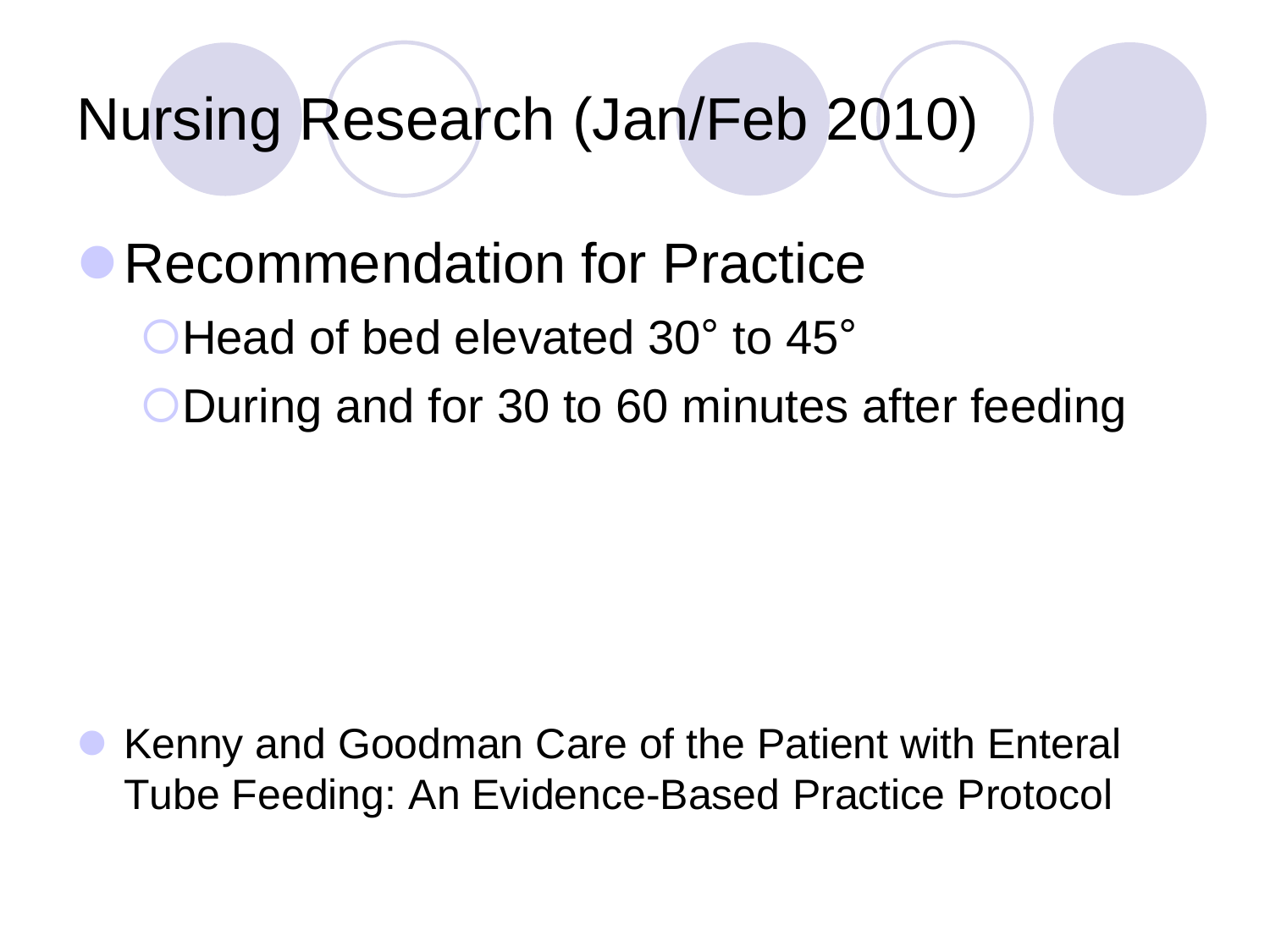## Physical Therapy

**• Research regarding positioning** ● But not related to enteral feeding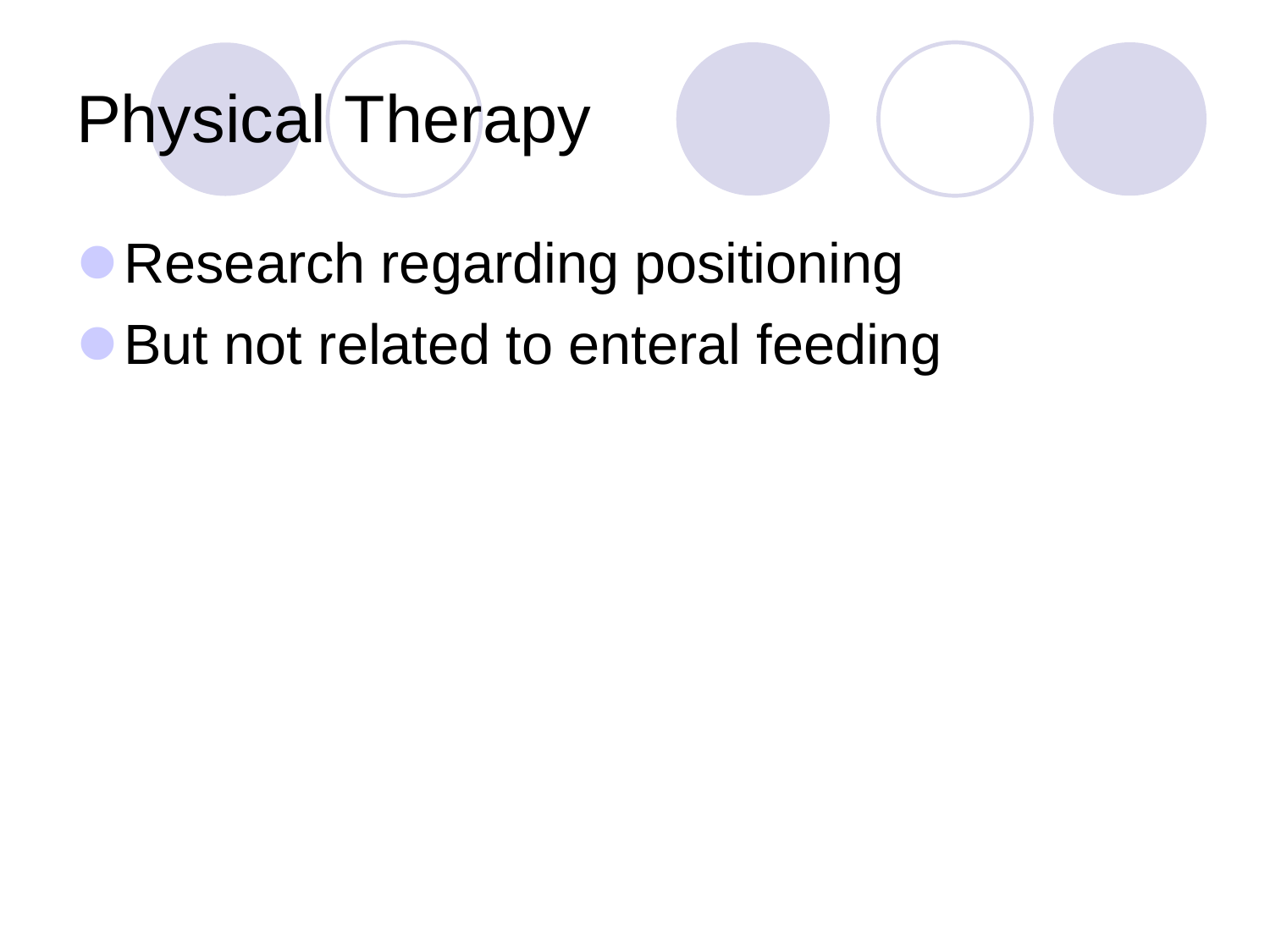# Positioning



- **Shared domain**
- **PT** can learn from nurses
- Nurses can learn from PT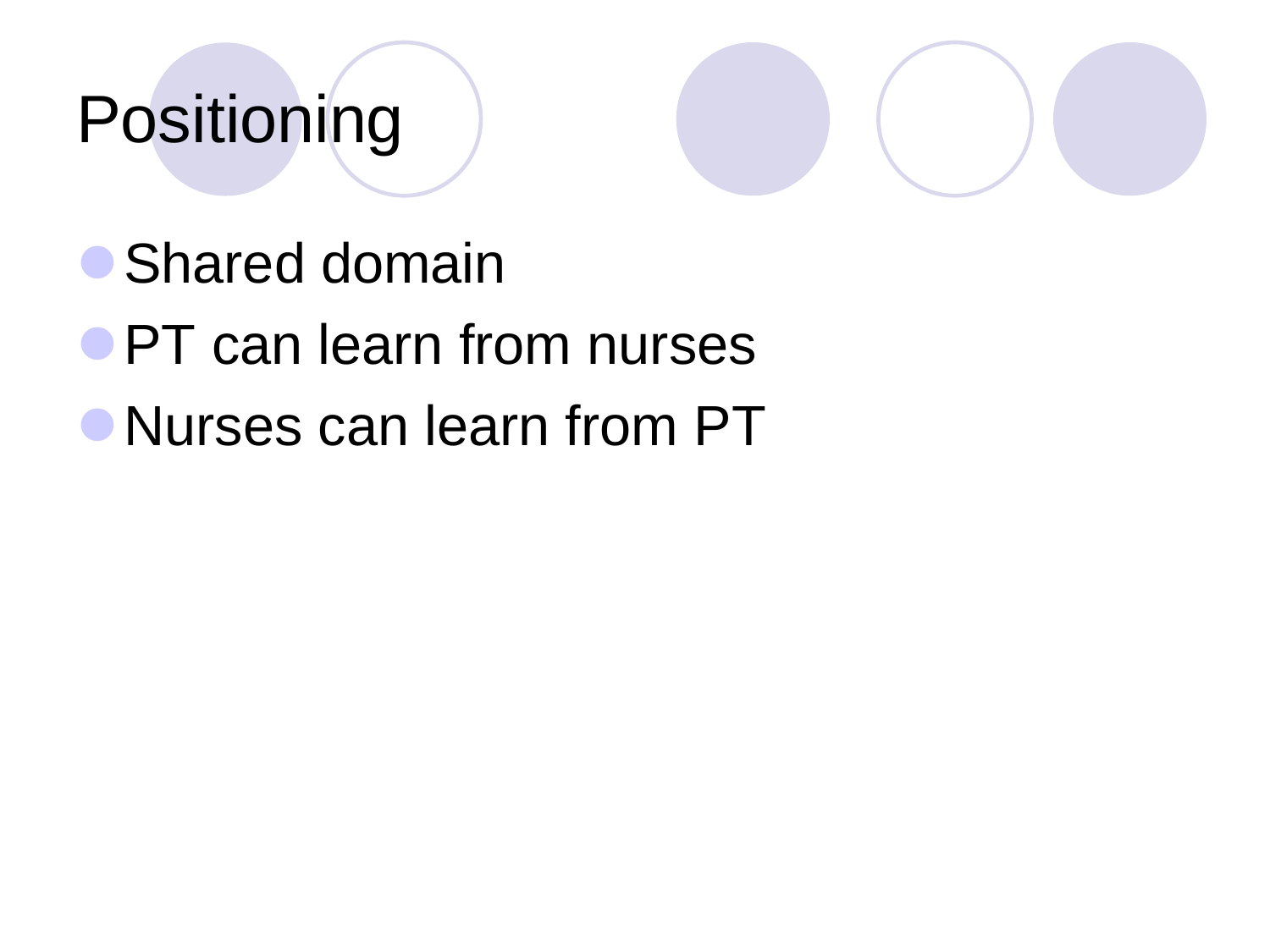### Other Considerations

- **Fixed deformities**
- Skin problems
- Abnormal muscle tone/control
- Oxygen transport issues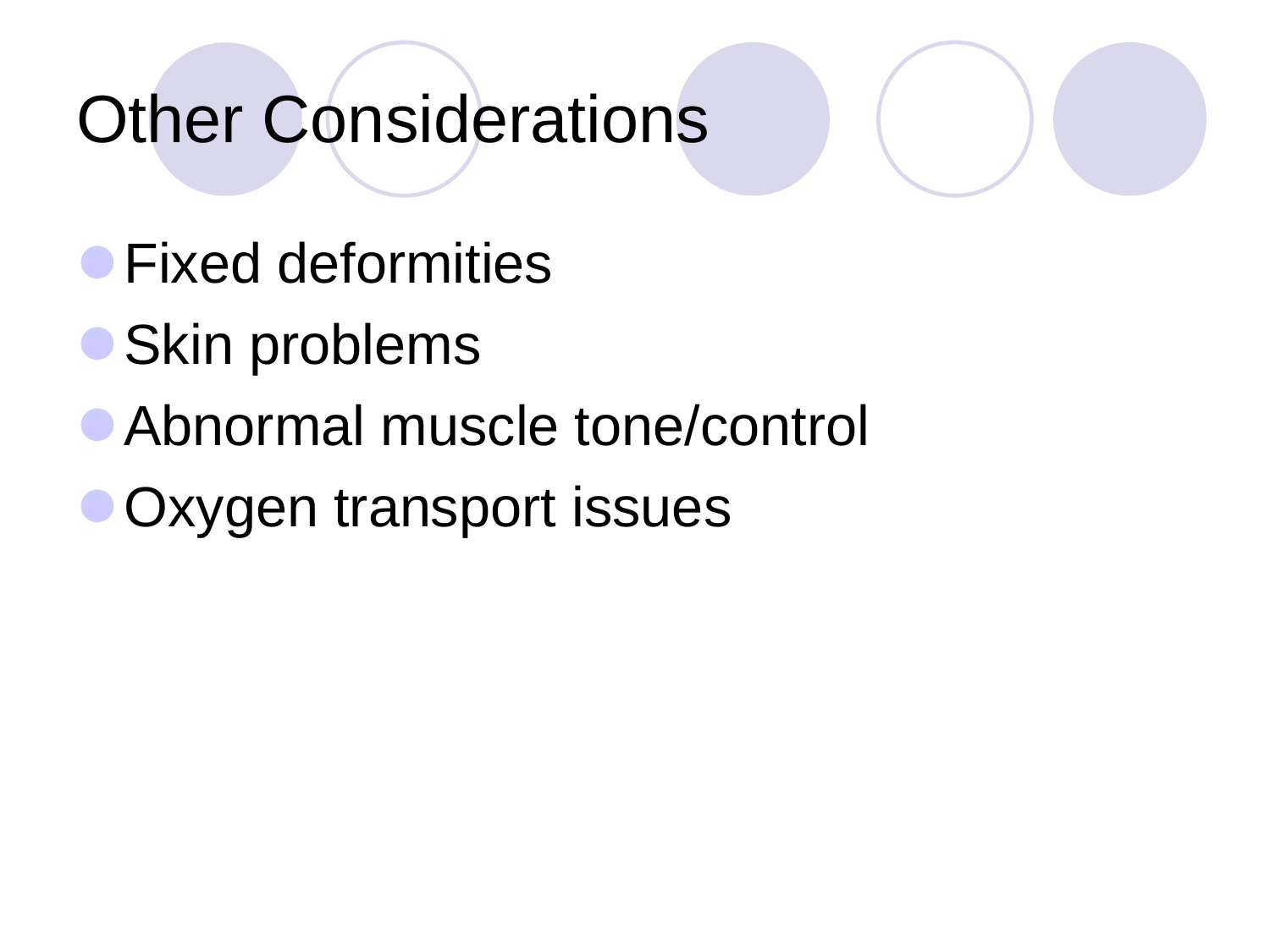## Fixed Deformities



- **Scoliosis**
- **Kyphosis**
- **Hip deformities**
- Combination of all of the above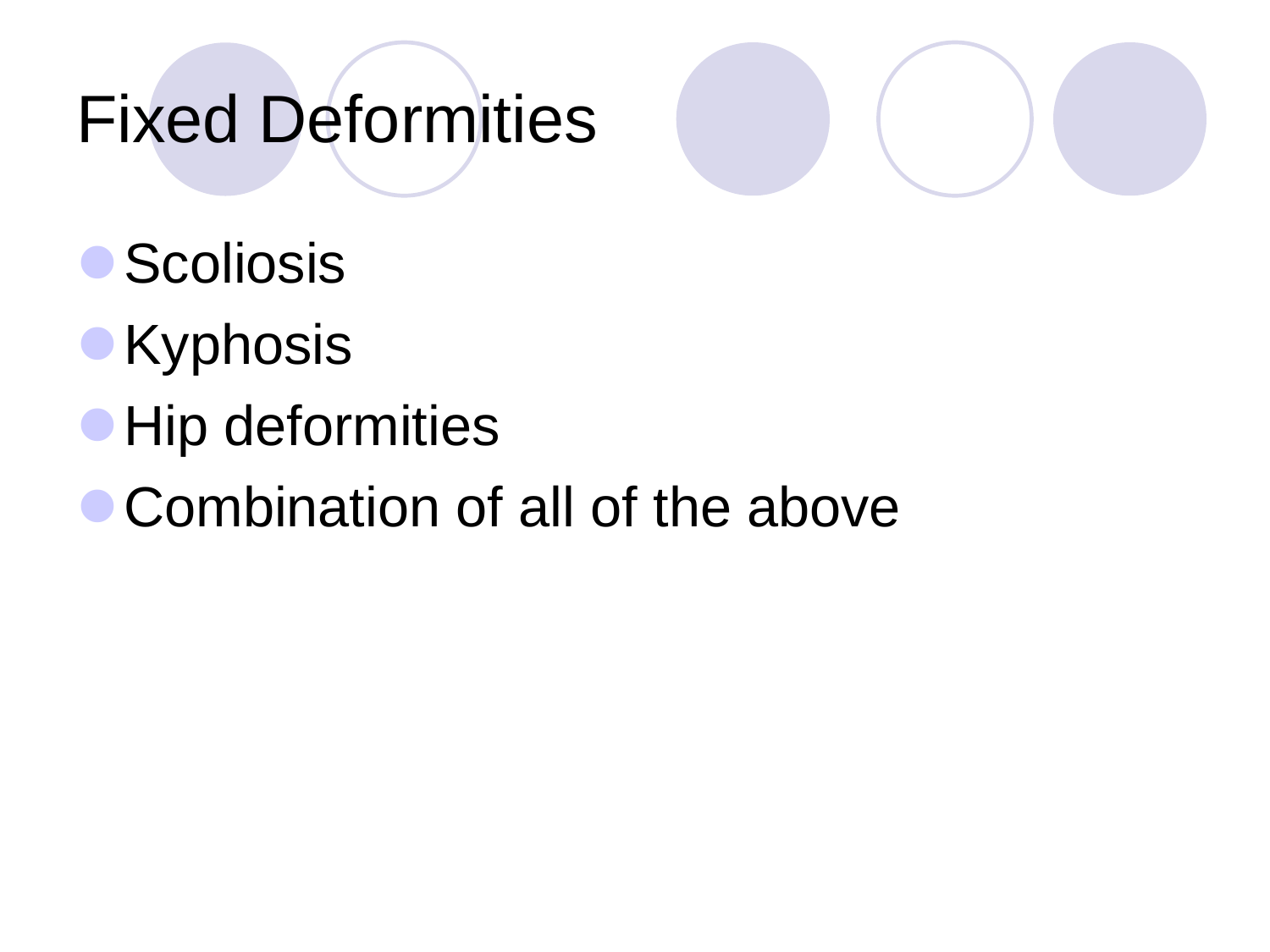# Scoliosis

Different curves

O<sub>S</sub> OC.

- Rotational component
- **Positioning issues** O Collapsed side
	- Oblique pelvis remember the hips

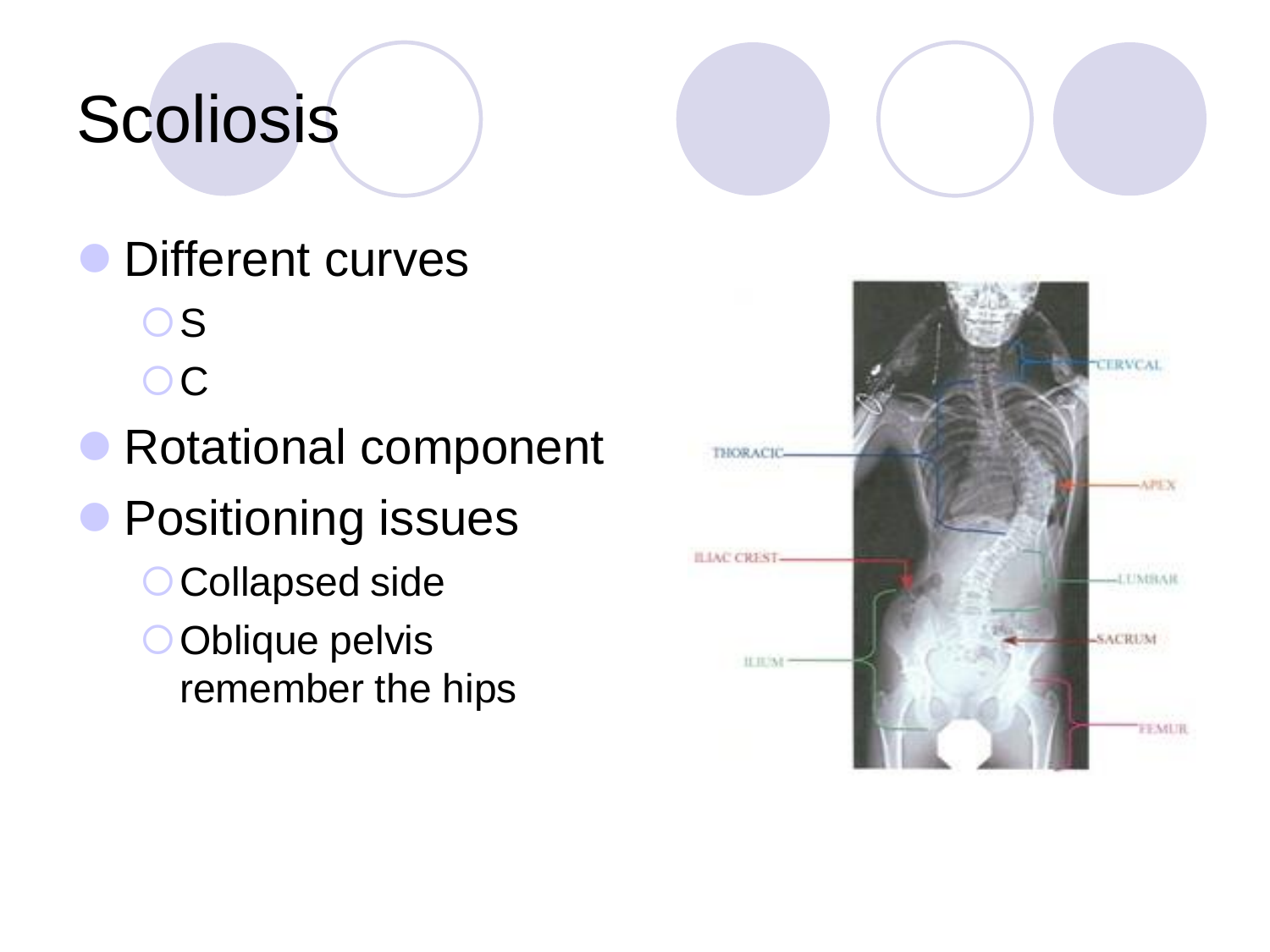# Kyphosis



- **Head placement and** managing oral secretions
- 30° of elevation and rib cage

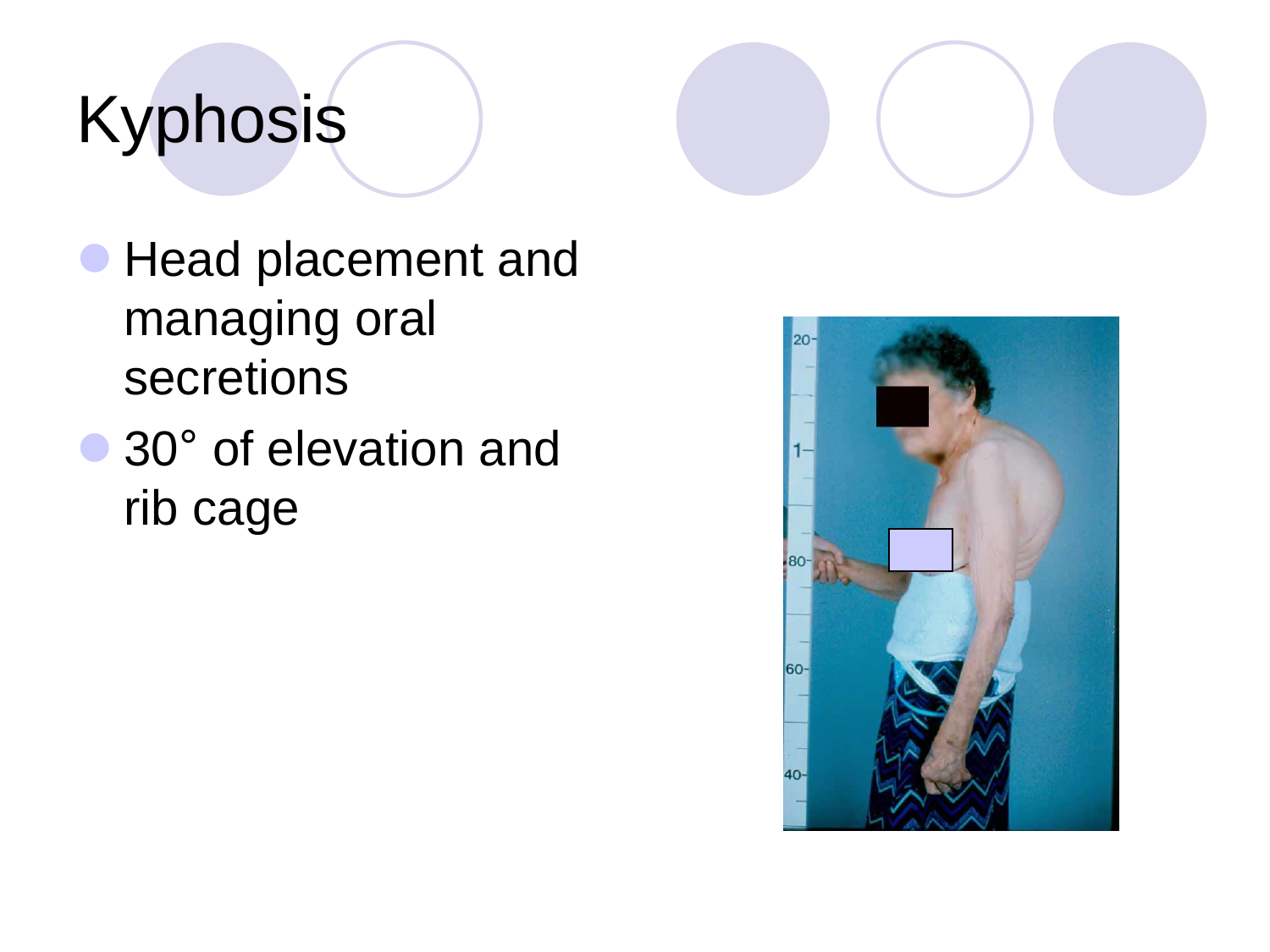# Hip Deformities and Positioning

- **Fixed adduction**
- **Fixed abduction**
- Lack of hip flexion
- **Fixed hip flexion**

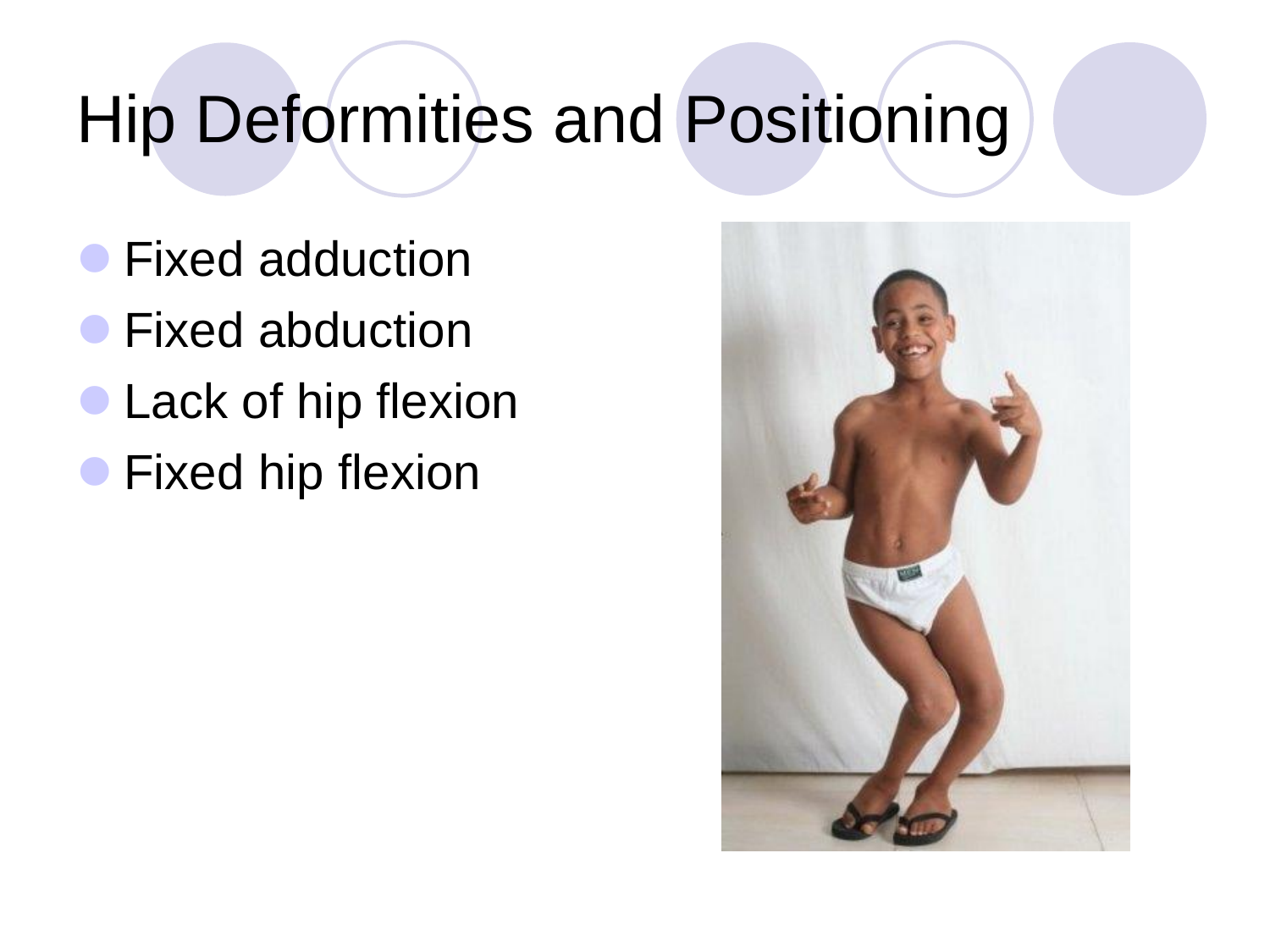# **Combination**



### Often deformities are combined

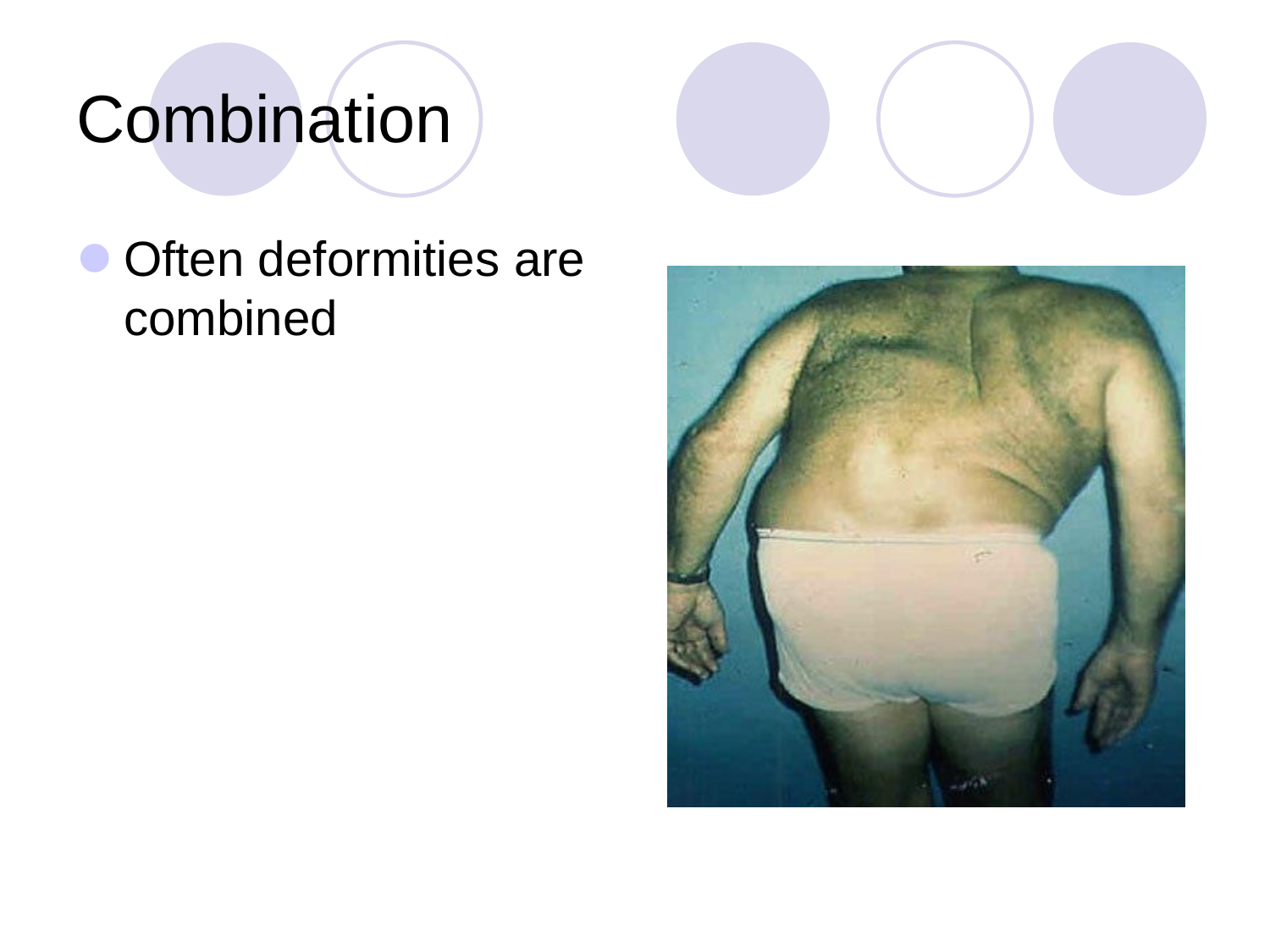# Abnormal Muscle Tone

- **Extensor tone**
- **Flexor tone**

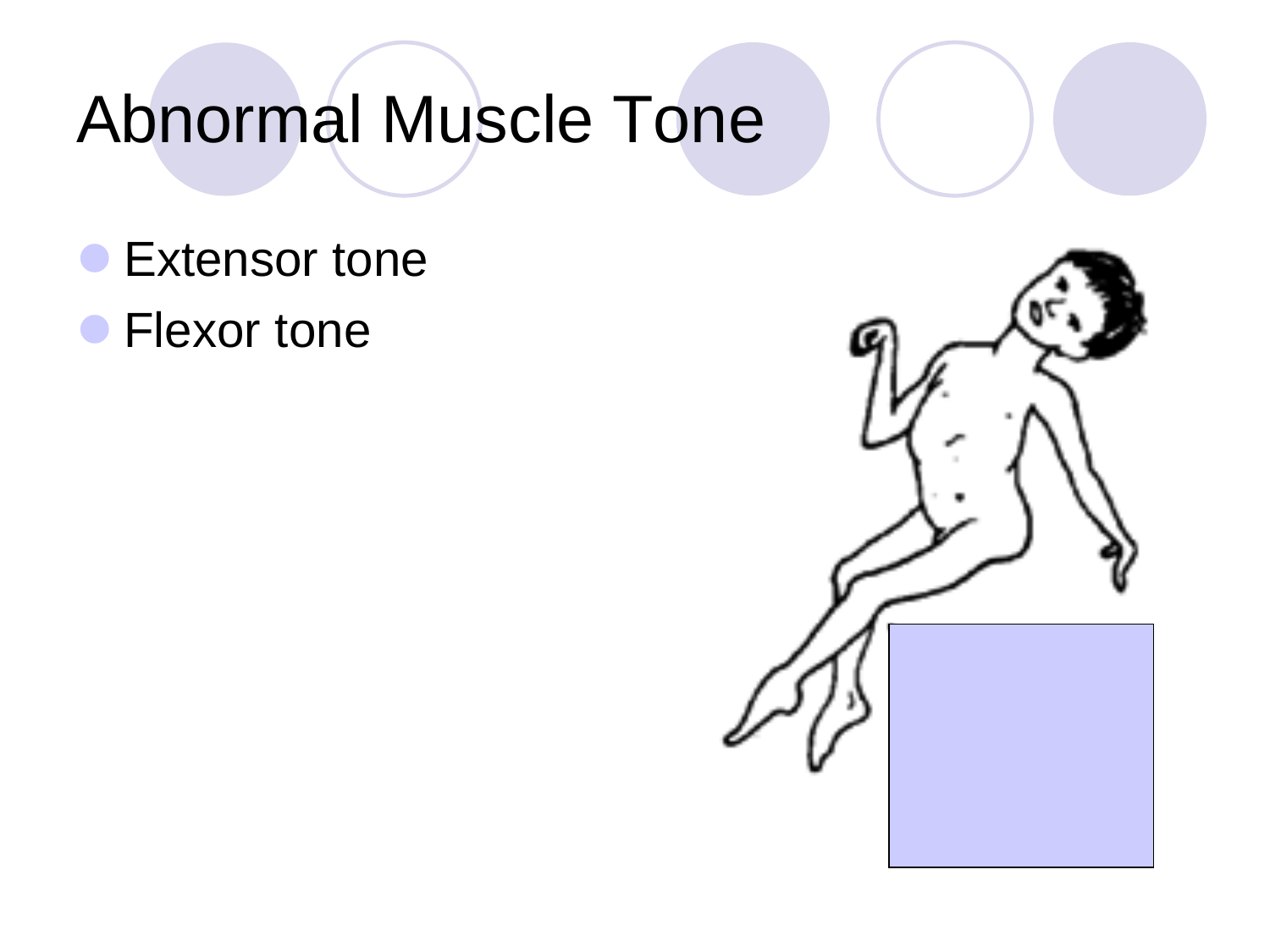# Skin Integrity



### **Shear and skin** breakdown

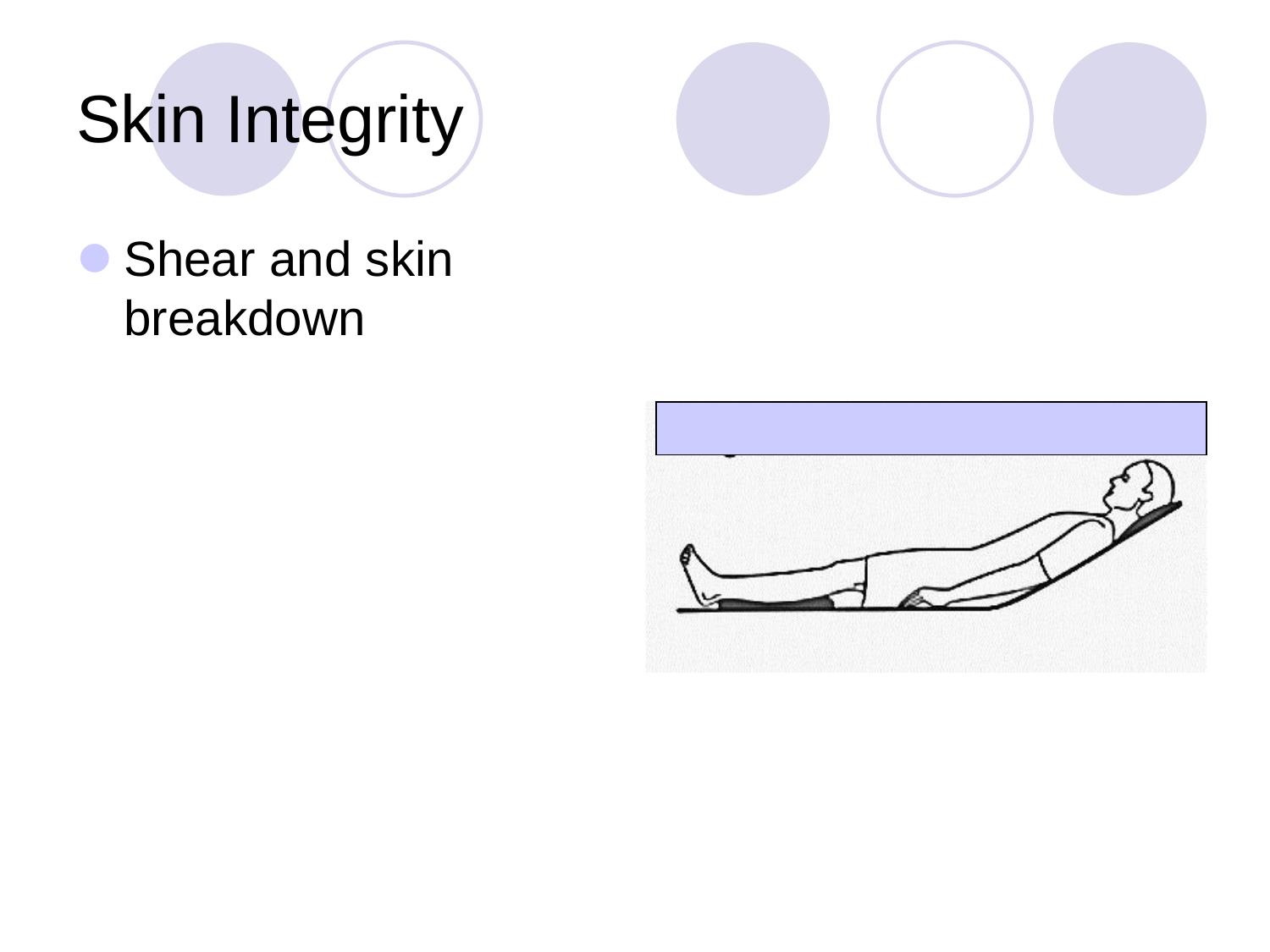# Oxygen Transport

### $\bullet$  Best O<sup>2</sup> transport

• Value in change

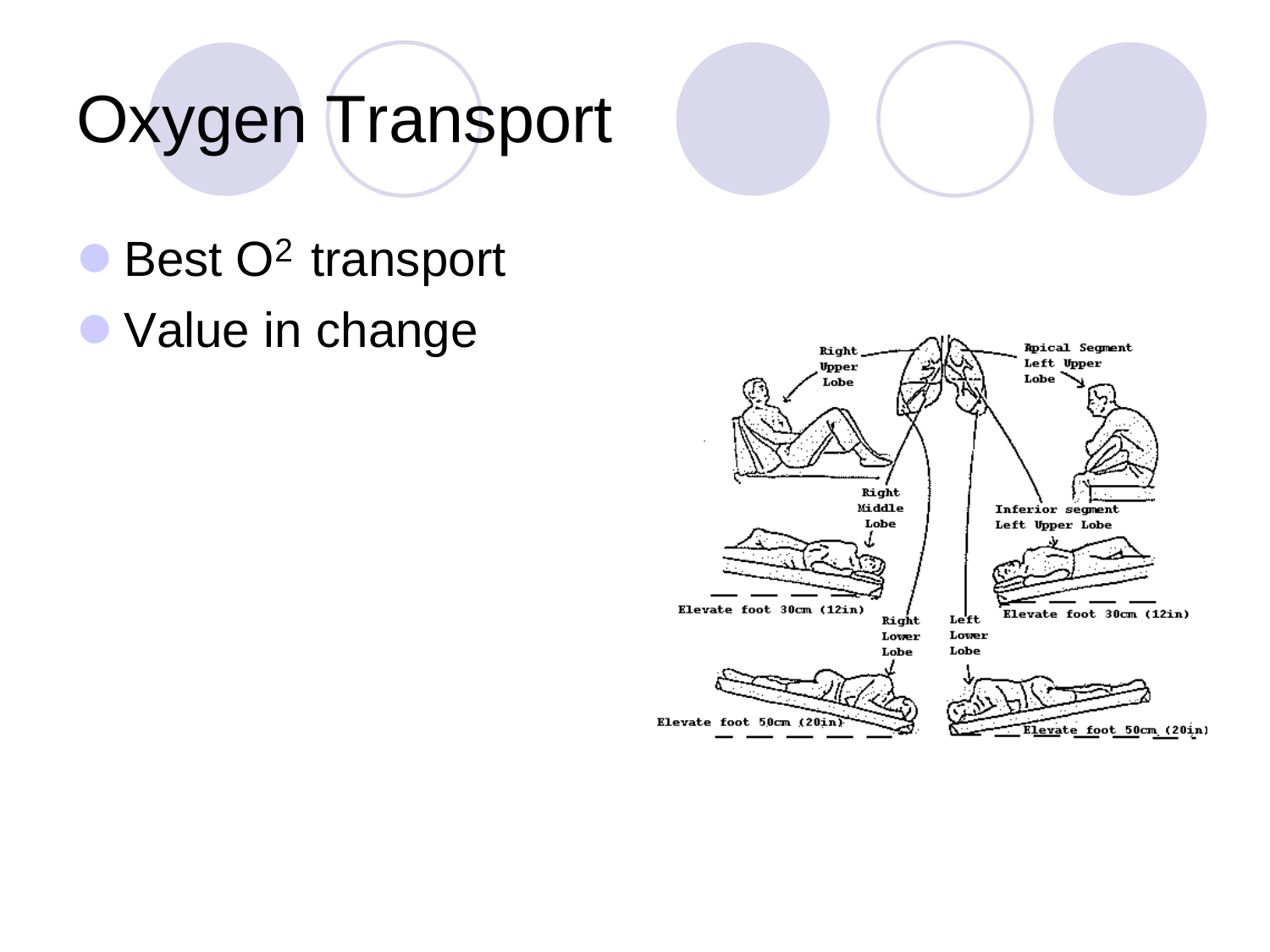### Behavioral Considerations

- **Ability to move out of** prescribed position
- **Habitual poor posture**



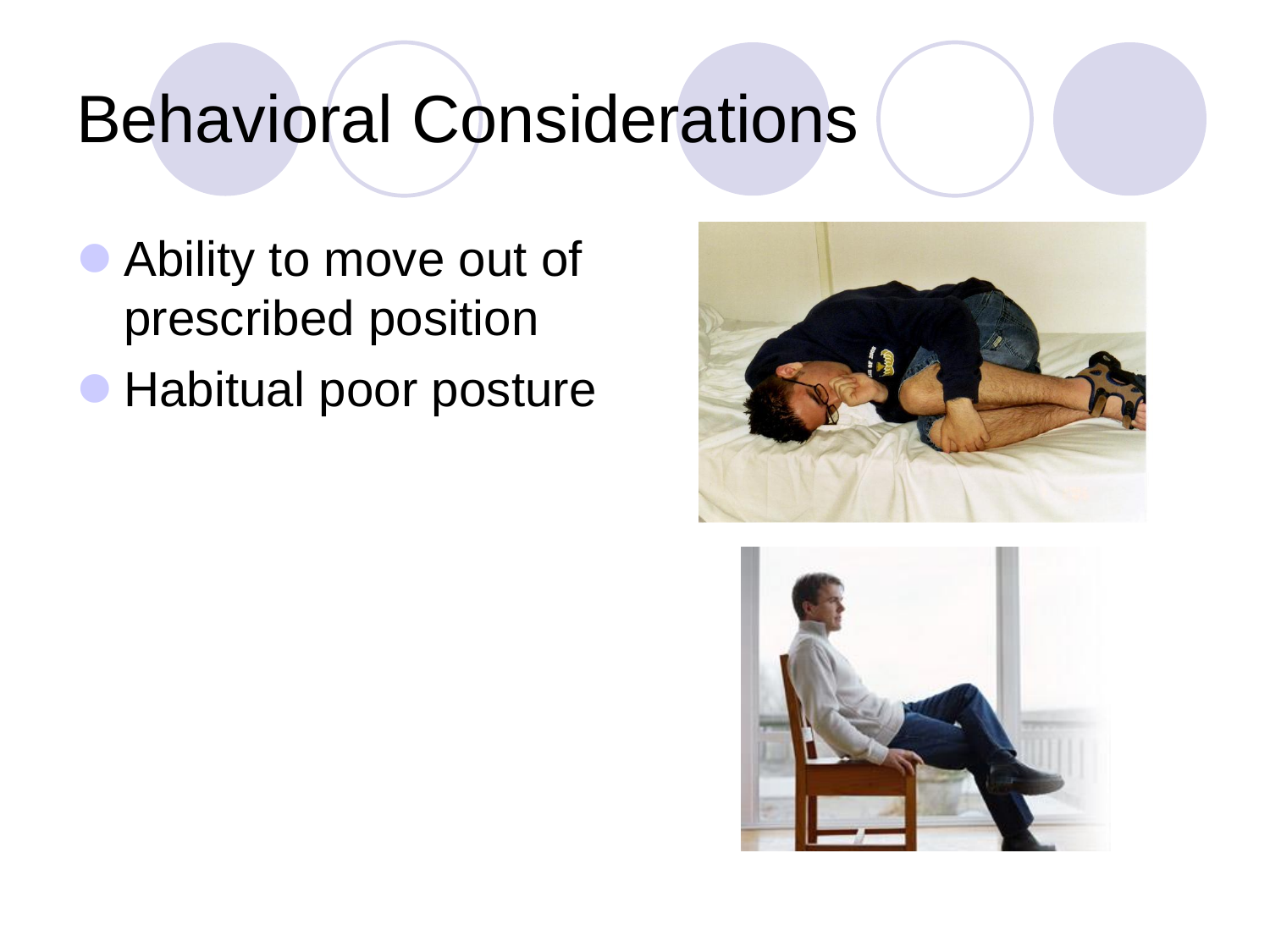# Some Oral Intake



- **Impact of pelvis on head**
- **How do we look at head position**
- 90-90-90
- **Equipment**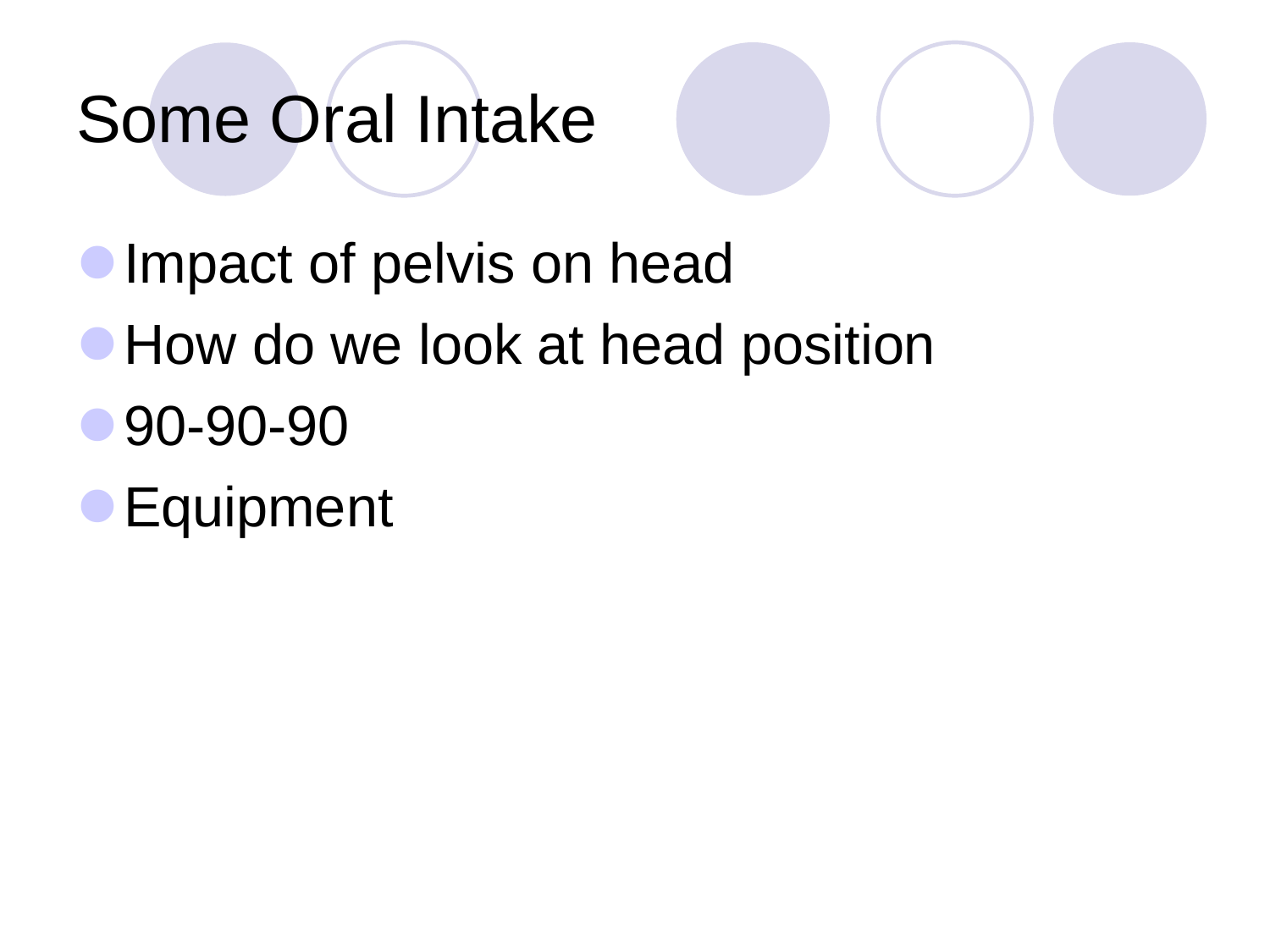# Where to Begin?

### **• The pelvis**



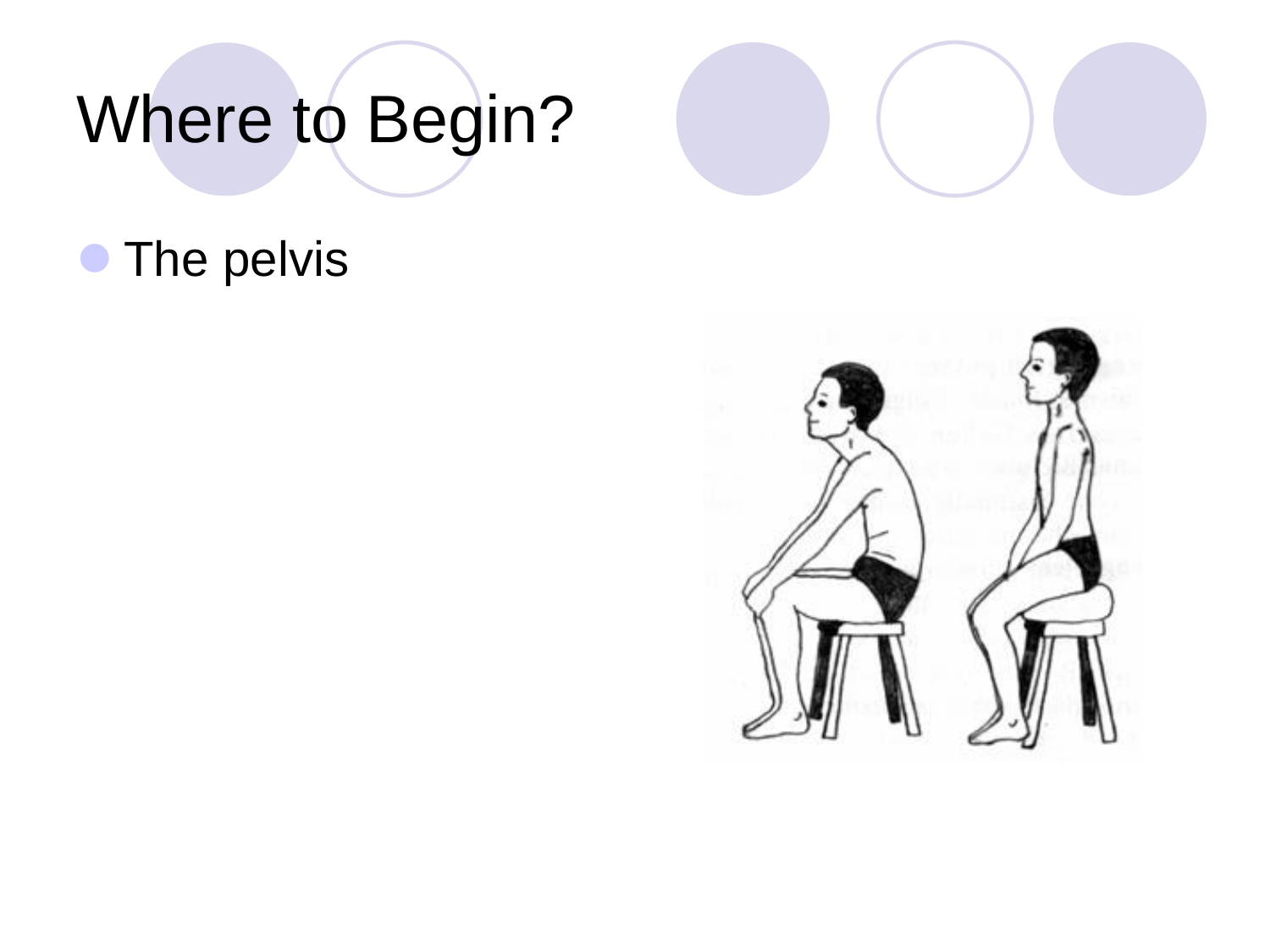# Most Common Problem

- **Posterior pelvic tilt**
- Causes
	- **OLack of hip flexion OTight hamstring** O Chair of wheelchair seat depth

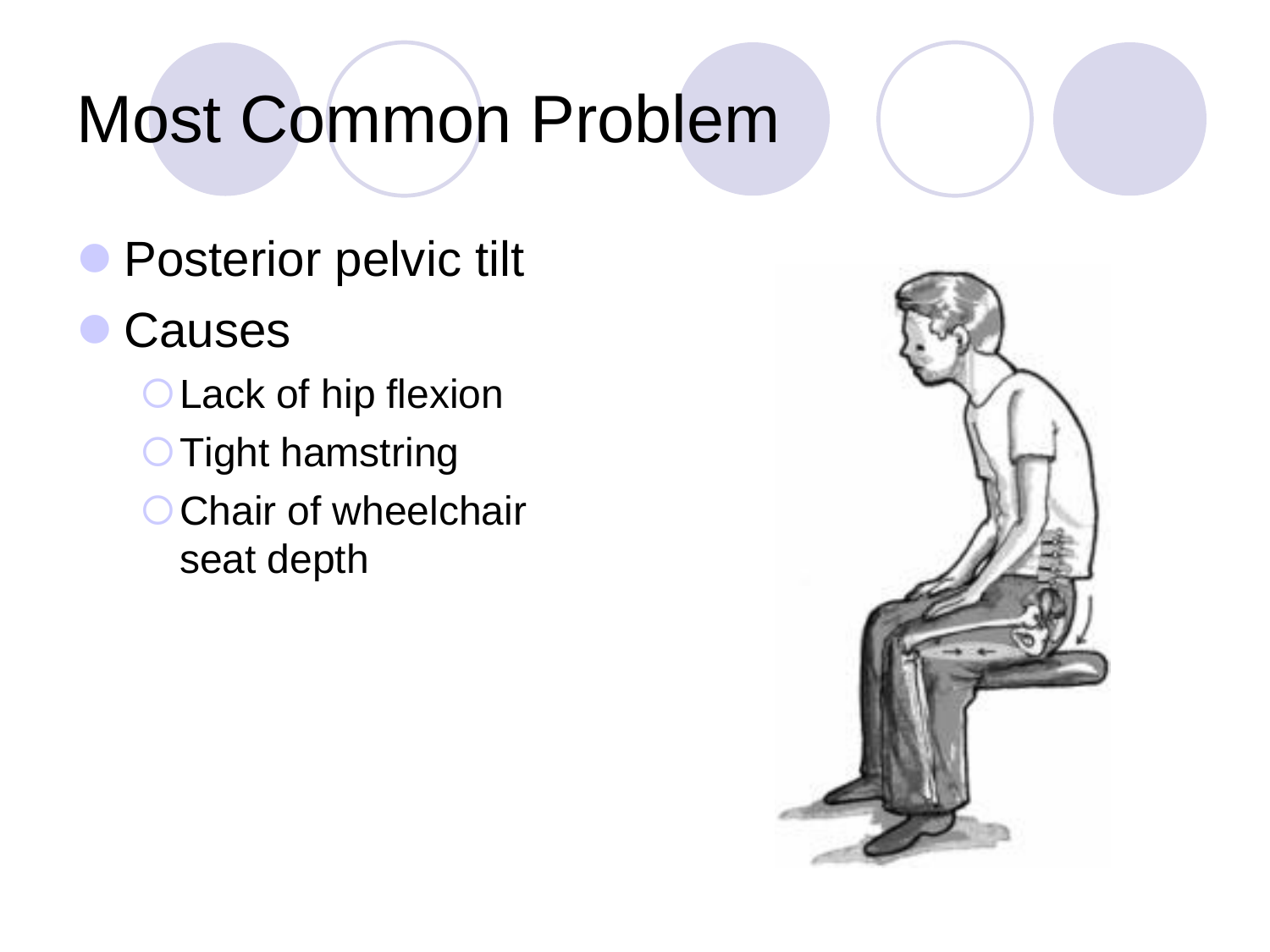# Normal Spinal Curves

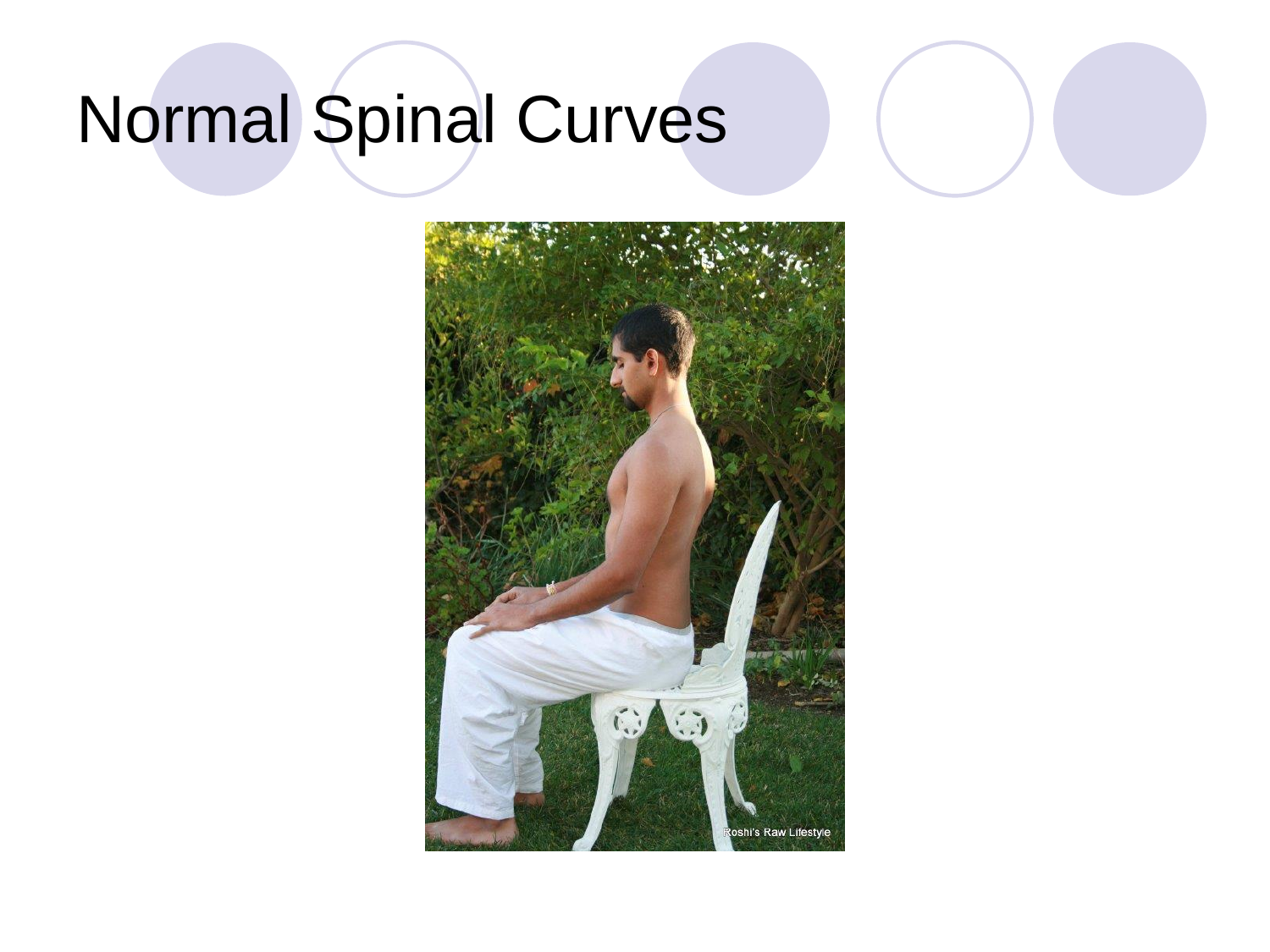# Head Position

**• Recommendation form SLP literature** OSit upright **OTuck chin** Avoid chin evevation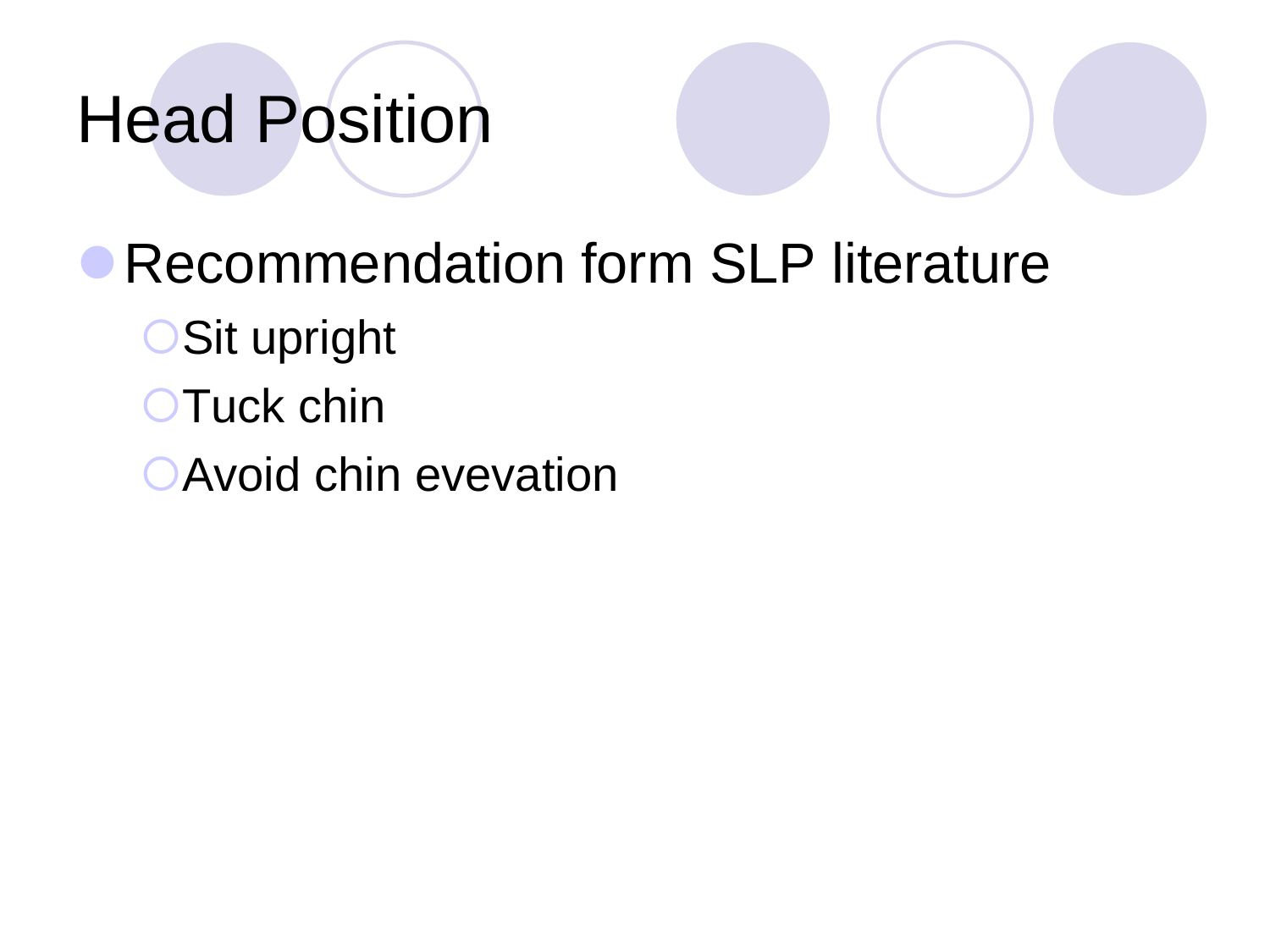## What we mean



**OIn study 3 of 5 different positions were identified as chin tuck posture** 





Okada 2007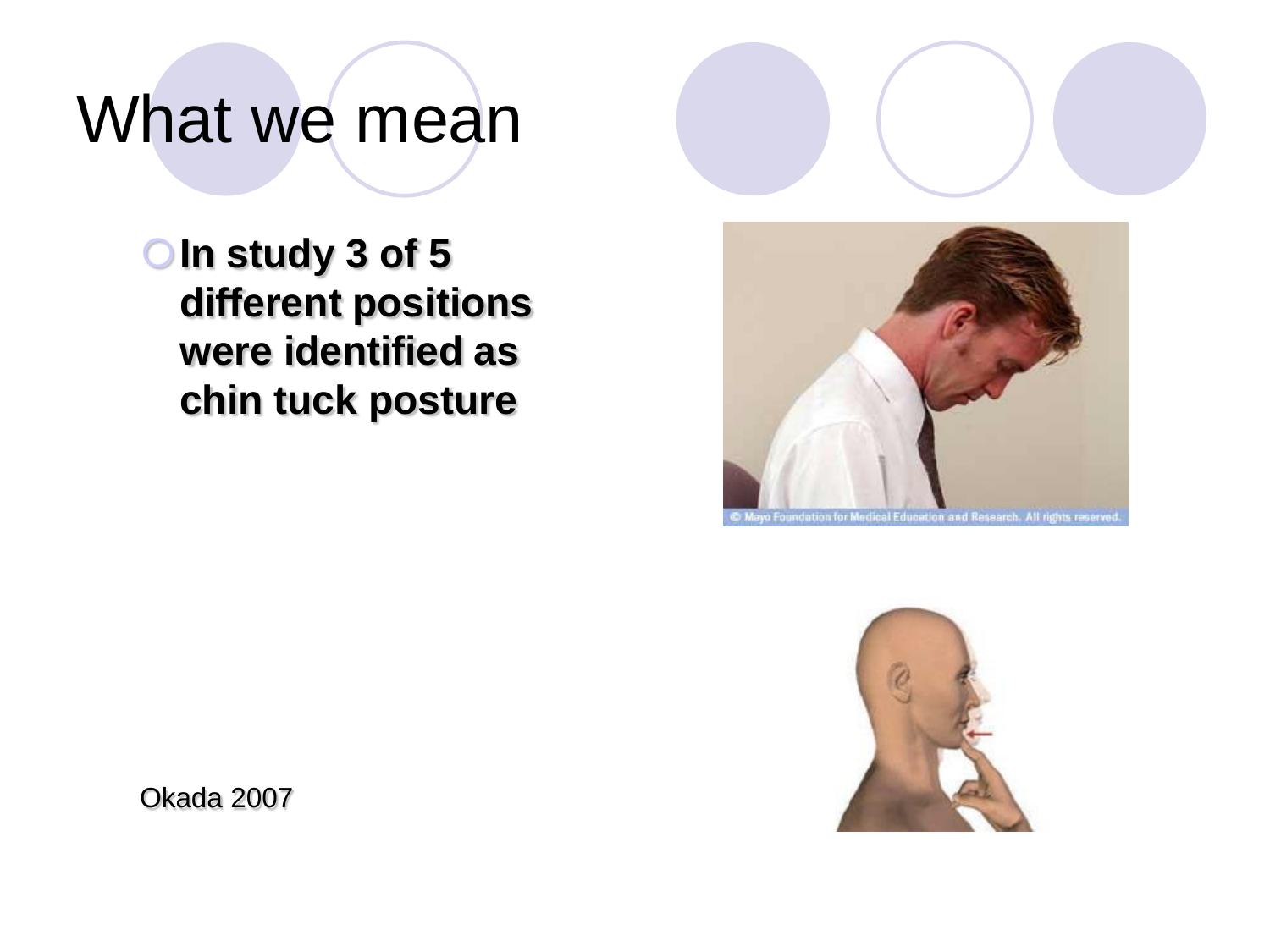# Looking at Head Posture

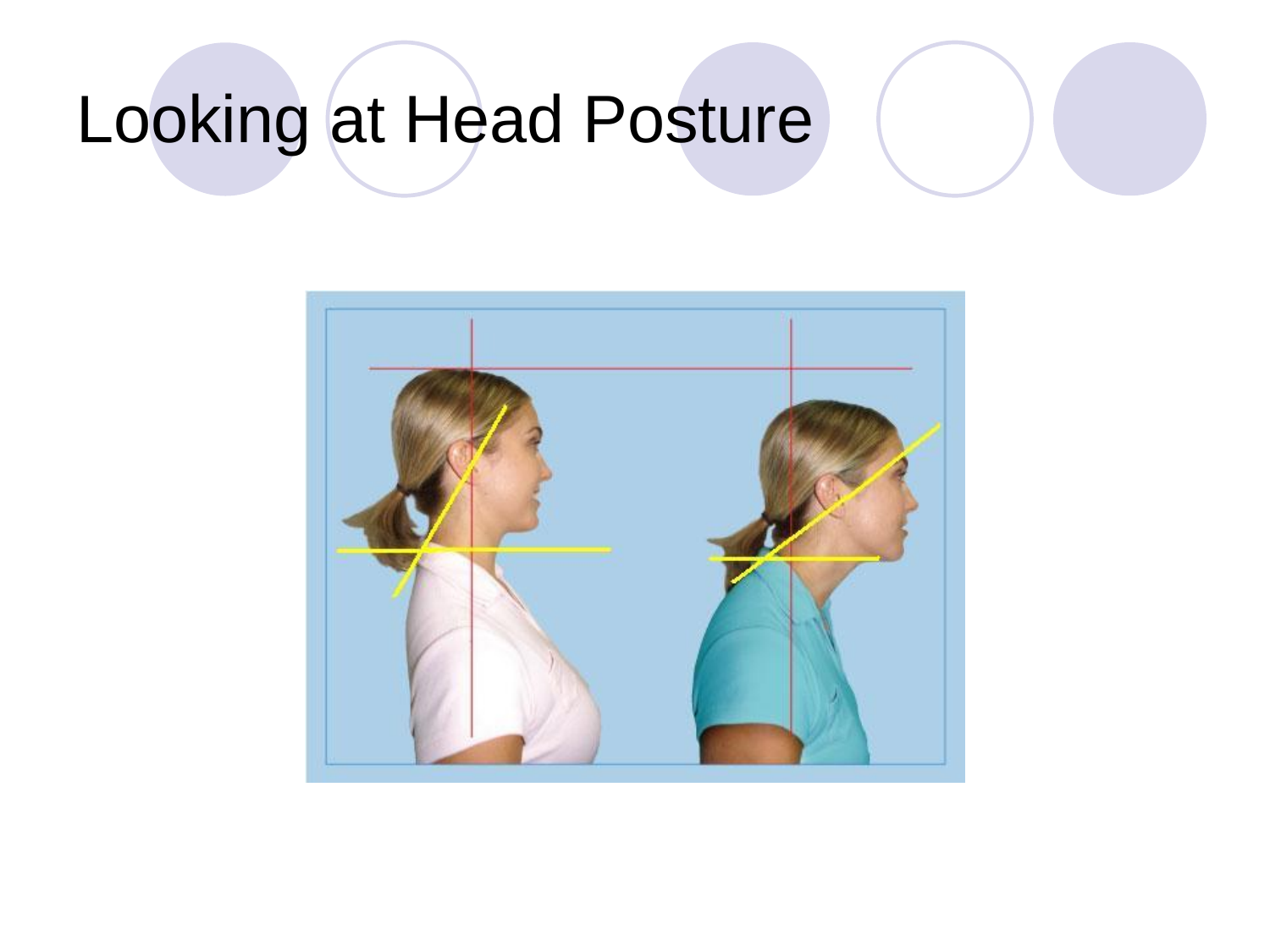### When Sitting Upright May Not Be Best

- **Fixed kyphosis**
- **Tilt-in-space**



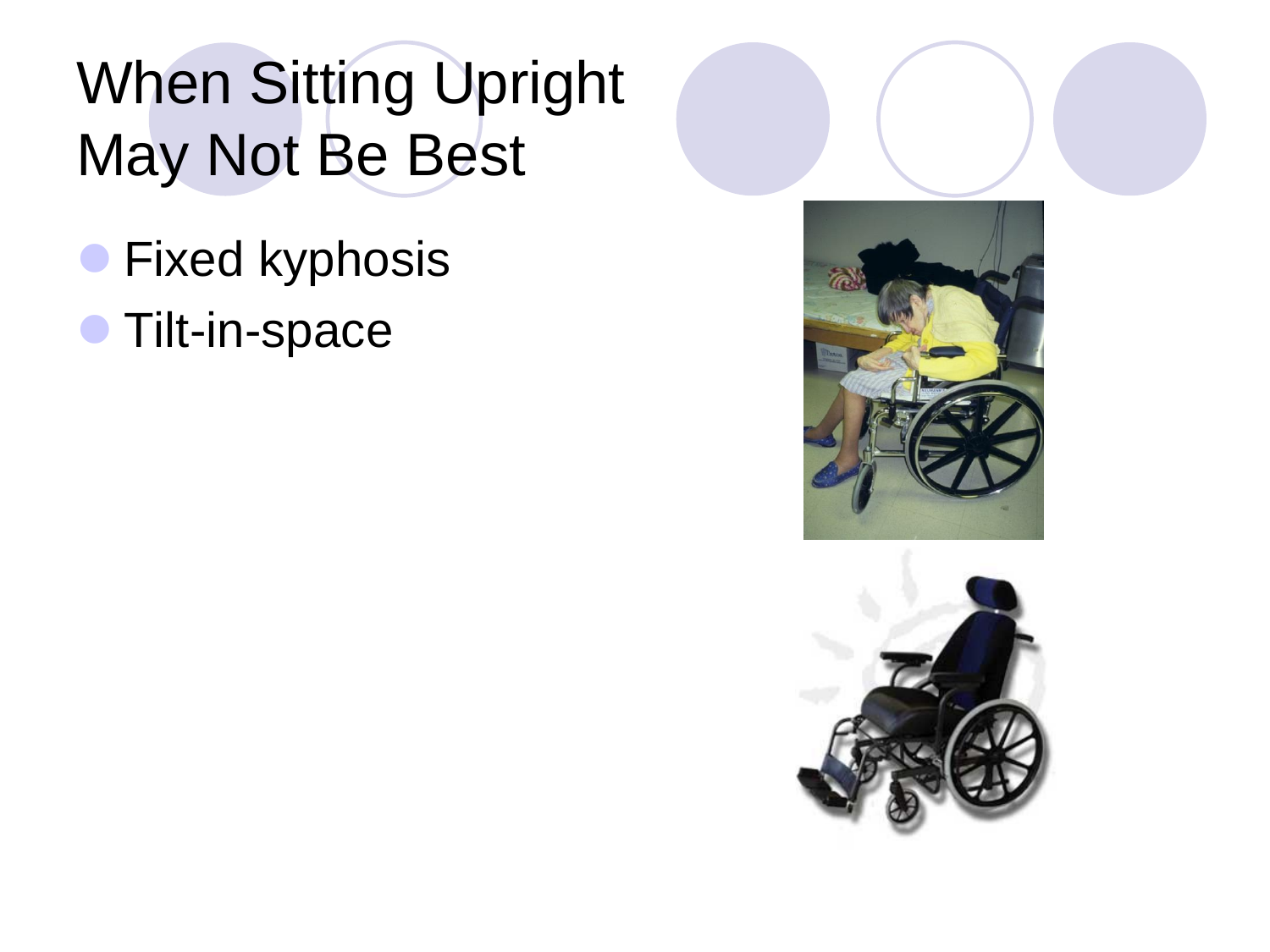## Check the Chair/Wheelchair

### ● Seat to floor

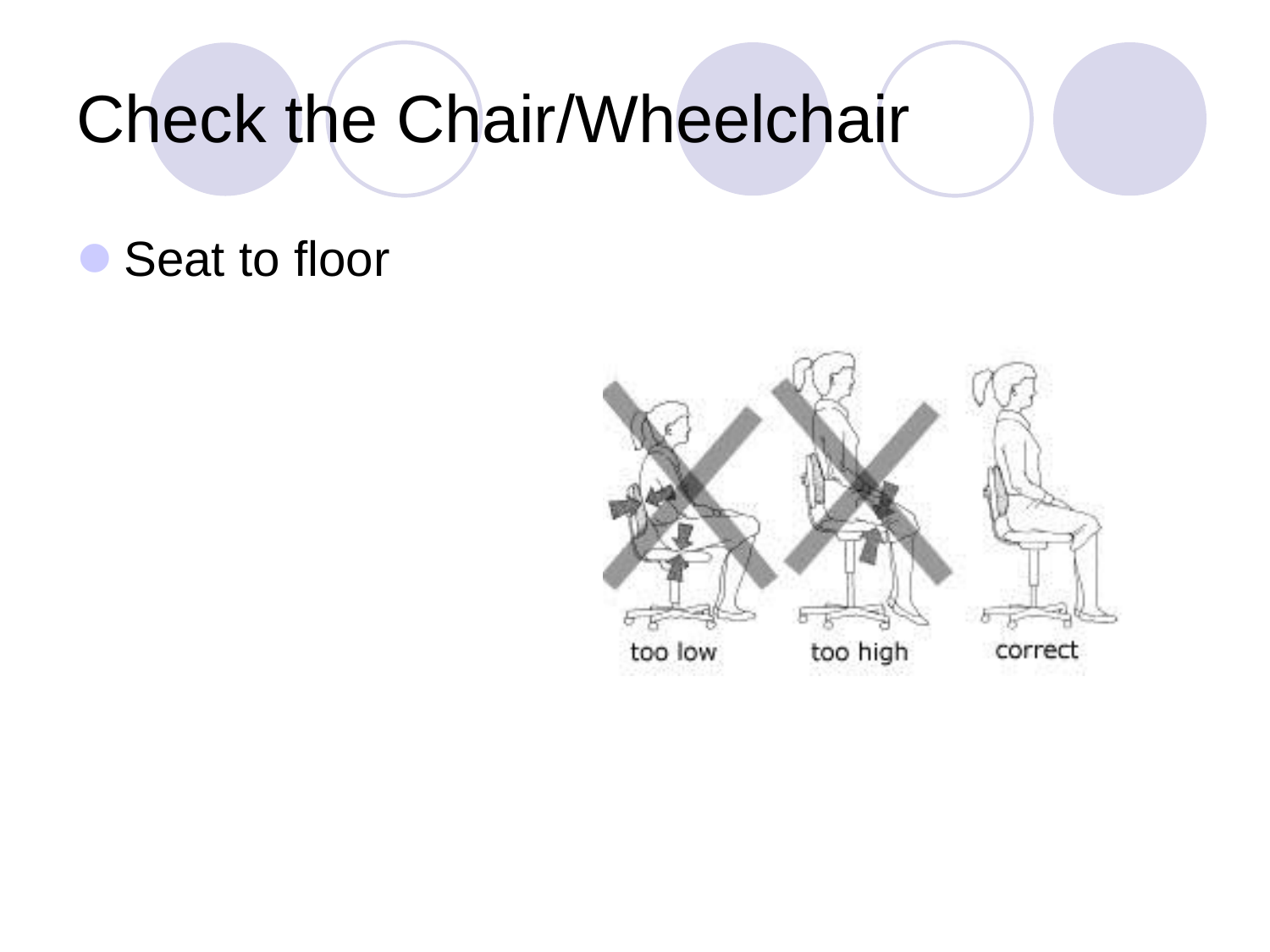# Seat Depth



#### Seat too long

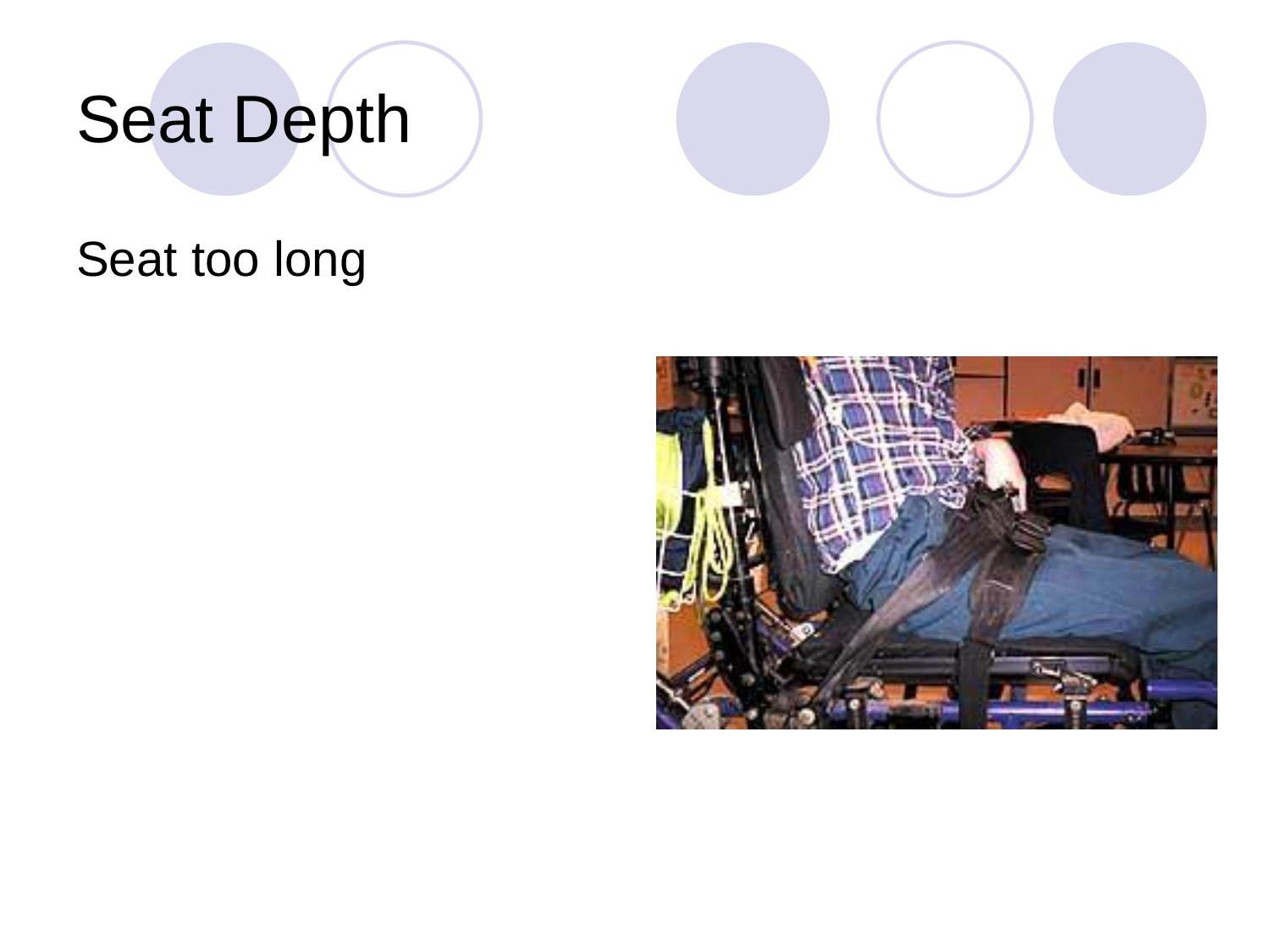### Hangers on Wheelchairs

 Tight hamstrings and 70° hangers